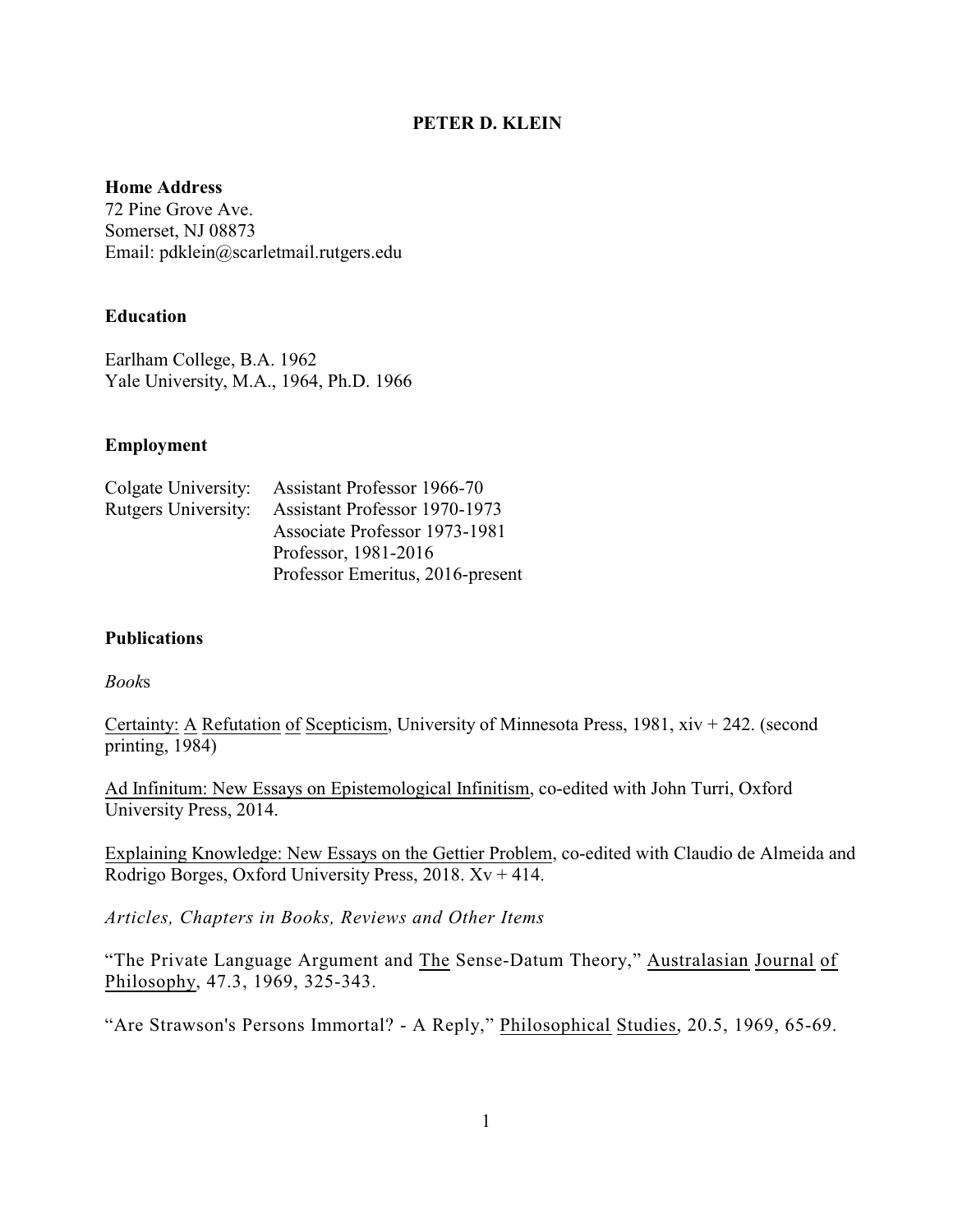"A Proposed Definition of Propositional Knowledge," Journal of Philosophy, 67.16, 1971, 471-482.

Reprinted in: Knowing, M. Roth & L. Galis (eds.), University Press of America, l984; Knowledge and Justification, Ernest Sosa (ed), Ashgate Publishing Co., 1994; On Knowing and the Known, Ken Lucey (ed), Prometheus Books, 1996; Epistemology: An Anthology, J. Kim & E. Sosa & M. McGrath (eds.), Blackwell Philosophy Anthologies, 1999; Epistemology: Critical Concepts in Philosophy, R. Neta (ed.), 2012.

"Knowledge, Causality and Defeasibility," Journal of Philosophy, 73.20, 1976, 792-812.

Review of David Armstrong's Belief, Truth and Knowledge, in Philosophical Review, 85.2, 1976, 225-227.

"Misleading 'Misleading Defeaters'," Journal of Philosophy, 76.7, 1979, 382-386. Reprinted in On Knowing and the Known, Ken Lucey (ed.), Prometheus Books, 1996

"Misleading Evidence and the Restoration of Justification," Philosophical Studies, 37.1, 1980, 81-89.

"Reply to Professor Odegard," Philosophical Books, 23.4, 1982, 198-203.

Commentary article on Keith Lehrer: Profiles, Radu Bogdan (ed.), Philosophy and Phenomenological Research, 43.3, 1983, 409-419.

"Real Knowledge," Synthese, 55. 2, 1983, 143-164.

"Virtues of Inconsistency," Monist, 68.1, 1985, 105-135.

"Radical Interpretation and Global Scepticism" in Truth and Interpretation, Ernest LePore (ed.), Basil Blackwell, 1986, 369-386.

"Immune Belief Systems," Philosophical Topics, 14.1, 1986, 259-280.

"On Behalf of the Skeptic," The Possibility of Knowledge: Nozick and His Critics, S. Luper-Foy (ed.), Rowman & Littlefield, 1987, 267-281.

"Epistemic Compatibilism and Canonical Beliefs," in Doubting: Contemporary Perspectives on Scepticism, M. Roth & G. Ross (eds.), Kluwer Academic Publishers, 1990, 99-117.

"Certainty" in A Companion to Epistemology, J. Dancy & E. Sosa (eds.), Basil Blackwell,1992, 61-64. Also in second edition, 2010, 272-274.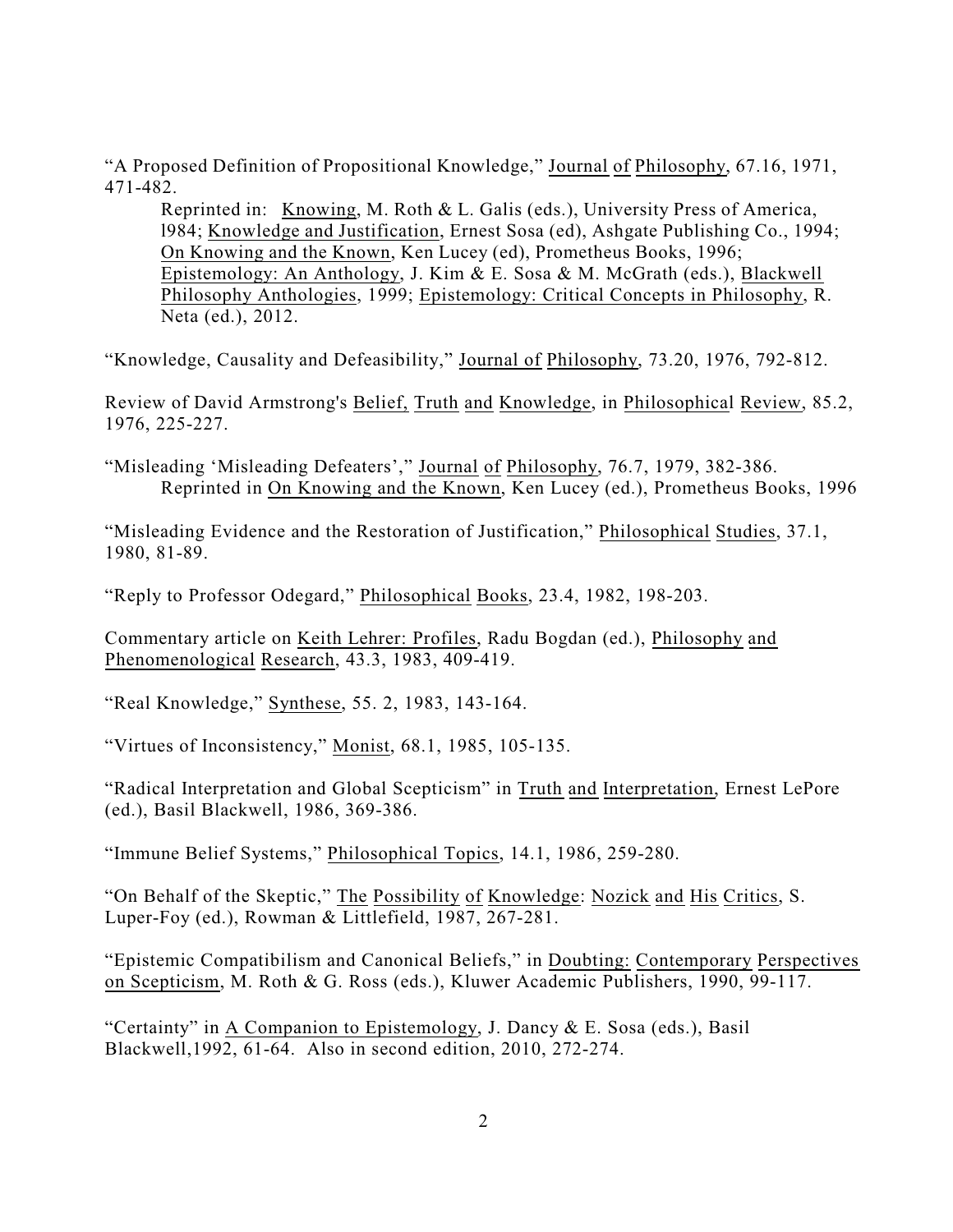"Contemporary Scepticism" in A Companion to Epistemology, J. Dancy  $&\,$  E. Sosa (eds.), Basil Blackwell, 1992, 458-462. Also in the second edition, 2010, 715-718.

"Scepticism" in A Companion to Epistemology, J. Dancy & E. Sosa (eds.), Basil Blackwell, 1992, 457-8. Also in second edition, 2010, 714-715.

"What Price Coherence?" (with Ted Warfield), Analysis, 54.3, July 1994, 129-32.

"Skepticism and Closure: Why the Evil Genius Argument Fails," Philosophical Topics, 23.1, Spring 1995, 213-236.

Reprinted in Huemer& Audi (eds.), Epistemology: Contemporary Readings, Routledge, 2002.

"Closure" in The Cambridge Dictionary of Philosophy, Cambridge University Press, R. Audi (ed.), 1995, 126-7.

"Certainty" in The Cambridge Dictionary of Philosophy, Cambridge University Press, R. Audi (ed.), 1995, 113-4.

"No Help for the Coherentist," (with Ted Warfield) Analysis, 56.2, April 1996, 118-121.

"Warrant, Proper Function, Reliabilism and Defeasibility" in Warrant and Contemporary Epistemology, Jonathan Kvanvig (ed.), Rowman & Littlefield, 1996, 97-130.

"Certainty" in the Encyclopedia of Philosophy, Routledge, E. Craig (ed.), 1998, vol 2, 264- 267.

"The Concept of Knowledge" in the Encyclopedia of Philosophy, Routledge, E. Craig (ed.), 1998, vol 5, 266-276.

Reprinted in The Shorter Routledge Encyclopedia of Philosophy, E, Craig (ed.), 2005, 524-32.

"Epistemology" in the Encyclopedia of Philosophy, Routledge, E. Craig (ed.), 1998, vol 3, 362-365.

Reprinted in The Shorter Routledge Encyclopedia of Philosophy, E, Craig (ed.), 2005, 224-7.

"Foundationalism and the Infinite Regress of Reasons," Philosophy and Phenomenological Research, 58.4, 1998, 919-925.

"Human Knowledge and the Infinite Regress of Reasons," Philosophical Perspectives, 13, J. Tomberlin (ed.), 1999, 297-325.

Reprinted in Epistemology: An Anthology (ed. E. Sosa, J. Kim, J. Fantl, M.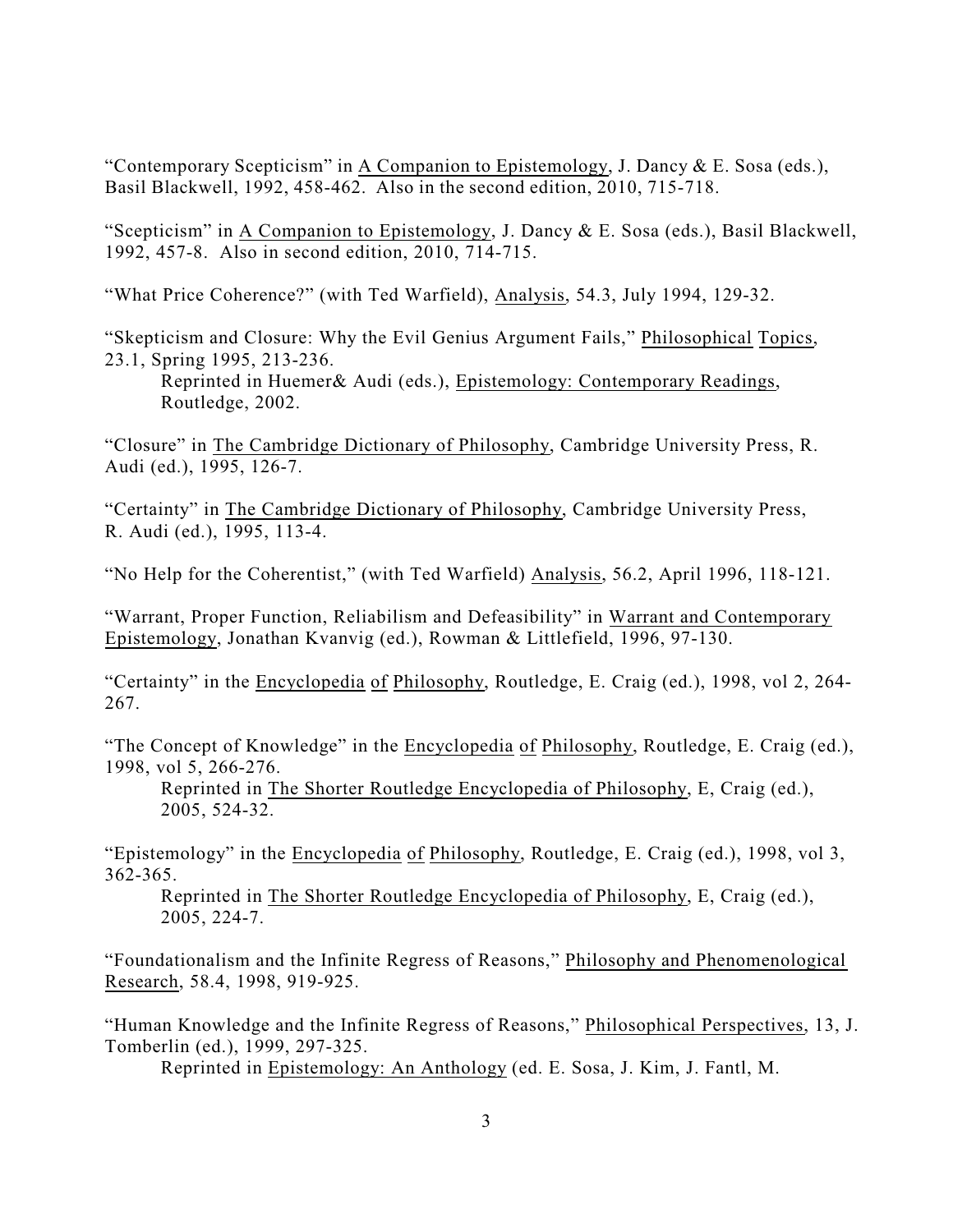McGrath), 2<sup>nd</sup> edition, Blackwell Publishing, 2008, 165-185; and in Arguing about Knowledge, R. Neta & D. Prichard (eds.), New York: Routledge, 2009, 249-272.

"Why Not Infinitism?"in Epistemology: Proceedings of the Twentieth World Congress in Philosophy, Richard Cobb-Stevens (ed.), Bowling Green: Philosophy Documentation Center, 2000, vol. 5, 199-208.

"Contextualism and the Real Nature of Academic Skepticism," Philosophical Issues, 10, 2000, 108-116.

Also appeared in Spanish in Teorema, 19.3, 2000, 127-35.

"The Failures of Dogmatism and a New Pyrrhonism," Acta Analytica, 15.24, 2000, 7-24.

"Skepticism," Stanford Encyclopedia of Philosophy, October, 2001, and updated September, 2005, and October, 2010. <http://plato.stanford.edu/entries/skepticism/>

"Skepticism," The Oxford Handbook of Epistemology, Paul Moser (ed.), Oxford University Press, 2002, 336-361.

"How a Pyrrhonian Skeptic Might Respond to Academic Skepticism" in The Skeptics: Contemporary Essays, Ashgate Press, ed. Steven Luper, 2003, 75-94. Reprinted in Epistemology: An Anthology (ed. E, Sosa, J. Kim, J Fantl, M. McGrath), 2<sup>nd</sup> edition, Blackwell Publishing, 2008, 35-50.

"Coherence, Knowledge and Skepticism," The Epistemology of Keith Lehrer, Erik Olsson (ed.), Kluwer, 2003, 281-297.

"When Infinite Regresses Are *Not* Vicious," Philosophy and Phenomenological Research, 66.3, 2003, 718-729.

"Knowledge is True, Non-defeated Justified Belief," Essential Knowledge, Longman Publishers, Steven Luper (ed.), 2004, 124-135.

"There is No Good Reason to be an Academic Skeptic," Essential Knowledge, Longman Publishers, Steven Luper (ed.), 2004, 299-309.

"What *IS* Wrong with Foundationalism is that it Cannot Solve the Epistemic Regress Problem," Philosophy and Phenomenological Research, 68.1, 2004, 166-171.

"Skepticism: Ascent and Assent?" in Ernest Sosa and His Critics, John Greco (ed.), Blackwell Publishers, 2004, 112-125.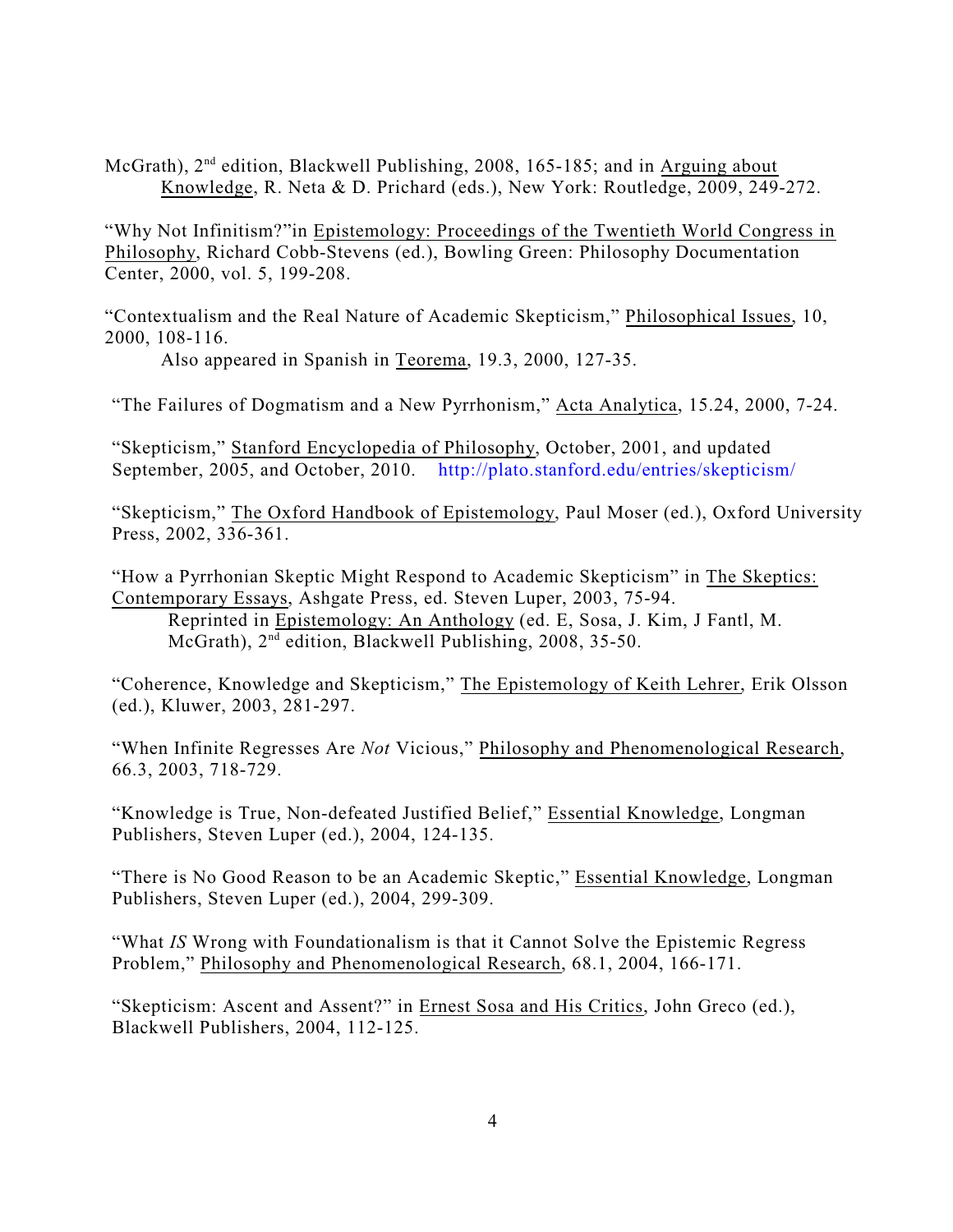"Closure Matters: Skepticism and Easy Knowledge," Philosophical Issues, 14, 2004, 165- 184.

"Is Infinitism the Solution to the Epistemic Regress Problem?" Contemporary Debates in Epistemology, Matthias Steup & Ernest Sosa (eds.), Blackwell Publishers, 2005, 131-40; also in 2nd edition, Wiley Blackwell, 2014, 274-82.

"Reply to Ginet," Contemporary Debates in Epistemology, ed. Matthias Steup and Ernest Sosa, Blackwell Publishers, 2005, 149-52; also in  $2<sup>nd</sup>$  edition, 2014, 291-5.

"Infinitism's Take on Justification, Knowledge, Certainty and Skepticism," in a special edition of Veritas entitled Perspectives in Contemporary Epistemology, 50.4, 2005, 153- 172. Available here:

<http://revistaseletronicas.pucrs.br/veritas/ojs/index.php/veritas/issue/view/178>

"Human Knowledge and the Infinite Progress of Reasoning," Philosophical Studies, 134.1, 2007, 1-17.

Translated and reprinted: "El conocimiento humano y el progreso infinito del Razonamiento," Signos Filosoficos, 10.19, 2008, 175-204.

"How to be an Infinitist about Doxastic Justification," Philosophical Studies, 134.1, 2007, 25-29.

"Contemporary Responses to Agrippa's Trilemma," The Oxford Handbook of Skepticism, John Greco (ed.), Oxford University Press, 2008, 484-503.

"Useful False Beliefs," Epistemology: New Essays, Quentin Smith (ed.), Oxford University Press, 2008, 25-61.

"Self-Profile," Blackwell Companion to Epistemology, second edition, Matthias Steup (ed.), Wiley-Blackwell, 2010, 156-163.

"Infinitism," Routledge Companion to Epistemology, Sven Bernecker & Duncan Pritchard (eds.), Routledge, 2011, 245-56.

"Epistemic Justification and the Limits of Pyrrhonism," in Pyrrhonism in Ancient, Modern, and Contemporary Philosophy, Diego Machuca (ed.), Springer, 2011, 79-96.

"Infinitism and the Epistemic Regress Problem," Conceptions of Knowledge, Stephan Tolksdorf (ed.), de Gruyter, 2012, 487-508.

"What Makes Knowledge the Most Highly Prized Type of Belief?" The Sensitivity Principle in Epistemology, T. Black & K. Becker (eds.), Cambridge University Press, 2012, 152-169.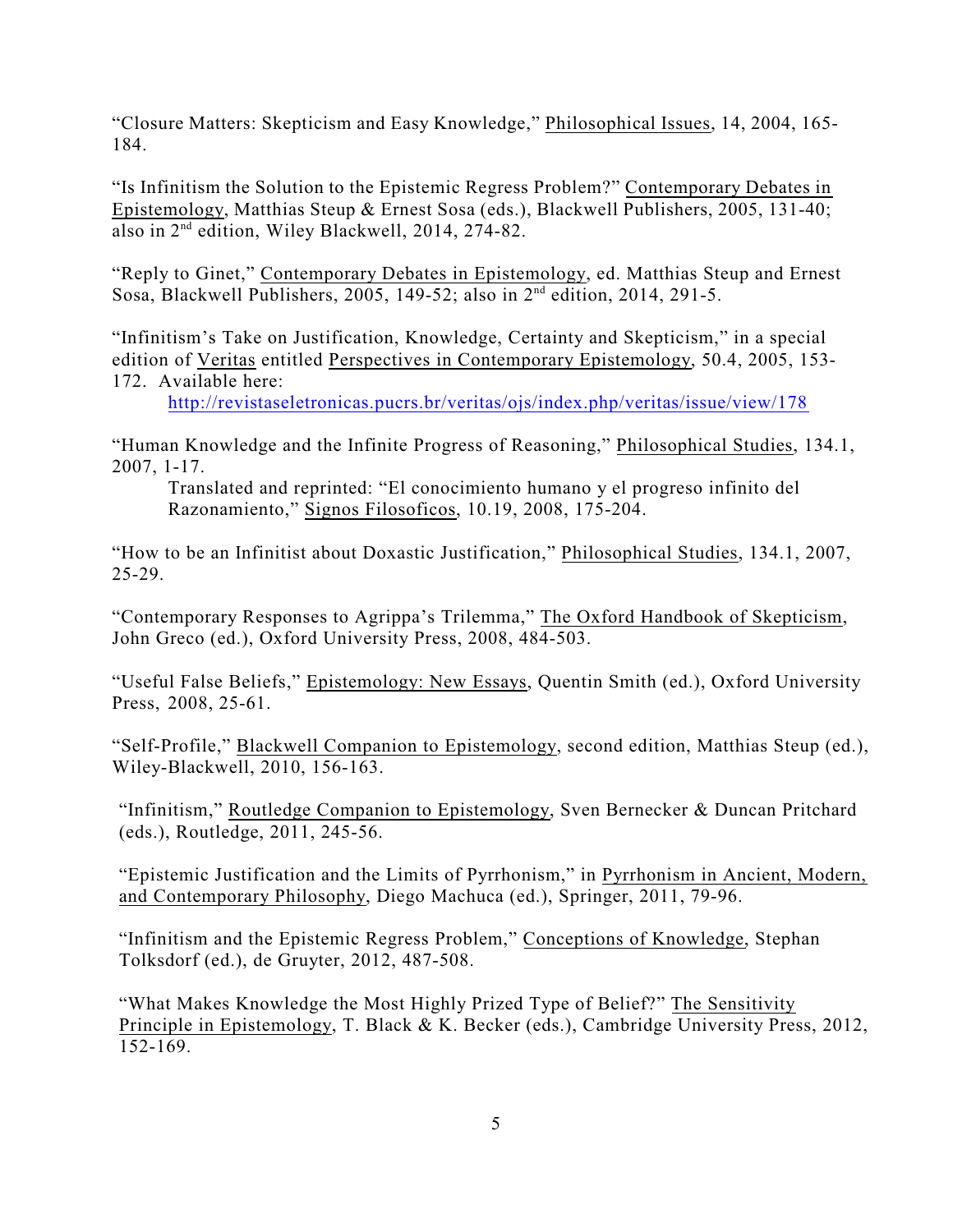"Infinitism," The Continuum Companion to Epistemology, A. Cullison (ed.), Continuum International Publishing Group, 2012, 72-91.

"Infinitism in Epistemology," (with J. Turri), Internet Encyclopedia of Philosophy, 2014, <http://www.iep.utm.edu/inf-epis/>

"Reasons, Reasoning and Knowledge: A Proposed Rapprochement between Infinitism and Foundationalism," Ad Infinitum: New Essays on Epistemological Infinitism, P. Klein and J. Turri (eds.), Oxford University Press, 2014, 105-124.

"Introduction," with John Turri, Ad Infinitum: New Essays on Epistemological Infinitism, P. Klein and J. Turri (eds.), Oxford University Press, 2014, 1-18.

"No Final End in Sight," Current Controversies in Epistemology, R. Neta (ed), Routledge, 2014, 95-115.

"Infinitism," co-authored with John Turri, Oxford Bibliographies Online in "Philosophy" D. Pritchard (ed.), Oxford University Press., 2015-08-31. [http://www.oxfordbibliographies.com/view/document/obo-9780195396577/obo-978019539](http://www.oxfordbibliographies.com/view/document/obo-9780195396577/obo-9780195396577-0283.xml?rskey=ZsdZDT&result=101%20) [6577-0283.xml?rskey=ZsdZDT&result=101](http://www.oxfordbibliographies.com/view/document/obo-9780195396577/obo-9780195396577-0283.xml?rskey=ZsdZDT&result=101%20)

"Infinitism," Cambridge Dictionary of Philosophy, R. Audi, 3<sup>rd</sup> edition, 2015.

"The Nature of Knowledge," Explaining Knowledge: New Essays on the Gettier Problem, C. de Almeida, R.Borges and P. Klein (eds.), Oxford University Press, 2018, 35-56.

### **Work in Progress**

"Fallible Justification and Certain Knowledge" paper in progress. To be given at several places in 2018.

"Knowing Oneself is Not an Epistemic Privilege," paper in (very slow) progress. Early versions given at UNAM on 10/21/2011 and at a conference at University of Graz, 12/2011.

"Justifying as Achieving," (Tentative title, paper in very early stages.) (Will it ever be finished?)

### **Fellowships and Grants**

Danforth Graduate Fellowship, 1962-1966 Ford Foundation Grant, 1969-70, for study at Oxford University, Fall and Winter Term, 1969-70 (A. J. Ayer was the sponsor.) New Jersey Commission for the Humanities, 1973-74 Control Data Corporation -- Computer Assisted Instruction in elementary logic, 1979-80 NEH Grant from publications program to assist in publication of Certainty, 1981 Rutgers Research Council, various small grants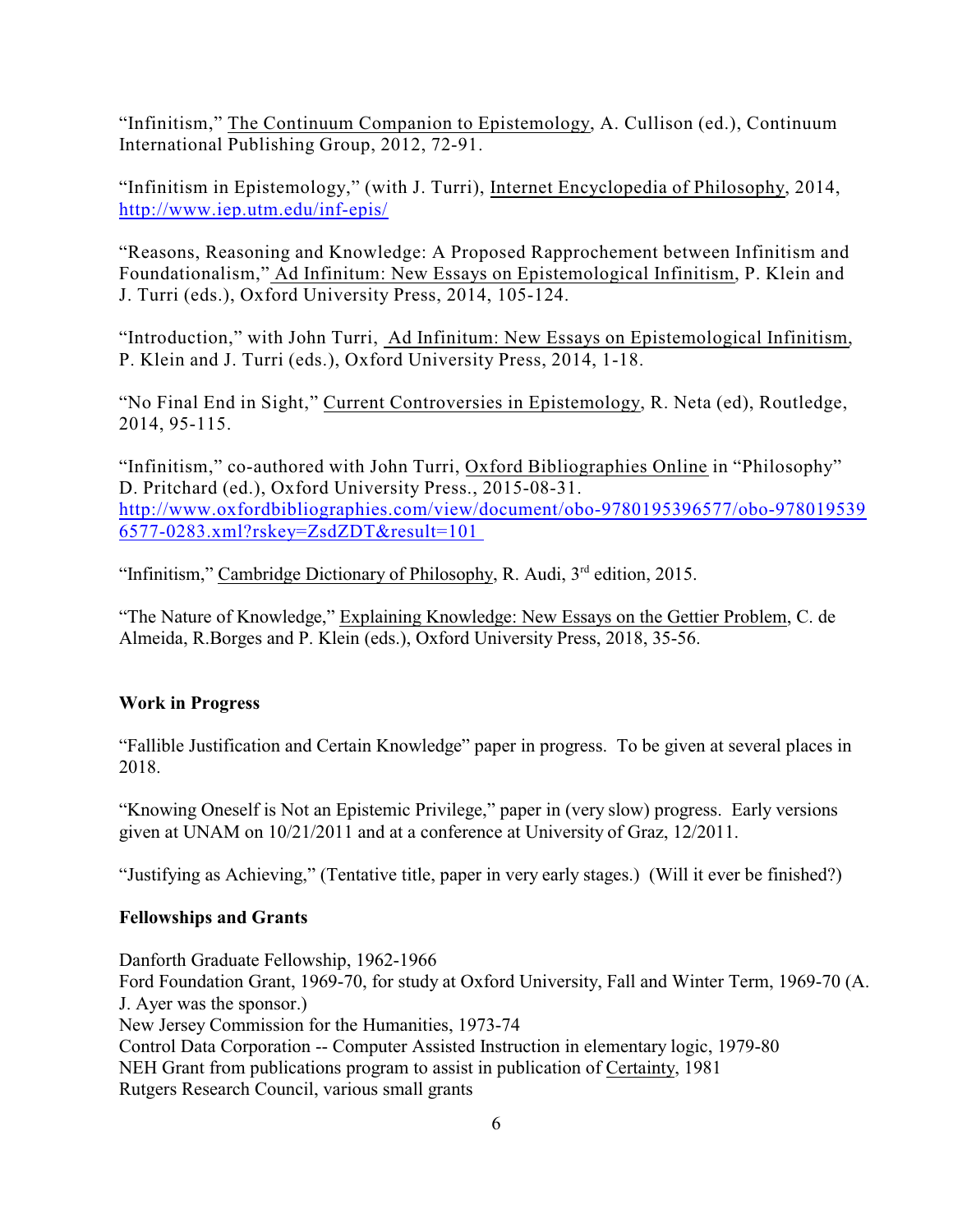#### **(Some) Professional Activities**

Editorial Board: Philosophy and Phenomenological Research, 2000 – present Advisory Board Member, Episteme, 2012-2014 Organizer of the Rutgers Epistemology Conference and the Young Epistemologist Prize, 1999- 2013 APA Eastern Division Advisory Committee to the Program Committee, 2004-7 Member of the Eastern Division Program Committee (1998-2000) Subject Editor (with R. Foley) of the epistemology entries for the OnLine version Encyclopedia of Philosophy, Routledge, E. Craig (ed.) (1998-2005) Subject Editor (with R. Foley) for epistemology entries for the Encyclopedia of Philosophy, Routledge, E. Craig (ed.) (1998-2005) Member of APA Committee on Lectures, Publication and Research (1995-1998) Invited lecturer to NEH Summer Institute on Epistemology, summer, 1993 Executive Secretary of New Jersey Regional Philosophical Association, 1976-1987 Participant in NEH Summer Institute, Amherst, 1972 Referee for: Minnesota Press, Harvard Press, California Press, Prentice-Hall, Oxford University Press, Basil Blackwell, Cambridge University Press, Philosophical Studies, Synthese, Nous, Canadian Journal of Philosophy, Australasian Journal of Philosophy, American Philosophical Quarterly, Philosophy and Phenomenological Research. Routledge, Analysis.

#### **Some Talks**

"Certain Knowledge from Fallible Justification," UNAM (3/24/2018) University of Colorado 5/4/2018), "Reasons, Reasoning and Knowledge: A Proposed Rapprochement between Infinitism and Foundationalism," Workshop on Infinite Regress, Vanderbilt (10/2013), "Knowing Thyself is not an Epistemic Priviledge," Plenary Speaker in the Workshop Series "Mind Knowledge" at the University of Graz (12/8/2011), "What Makes Knowledge the Most Highly Prized Type of Belief?" Universidad Nacional Autonoma de Mexico (10/2011), "Knowing Thyself is Not an Epistemic Privilege," Universidad Nacional Autonoma de Mexico, (10/2011), "Defense of Infinitism" given at Brandeis University (11/2010), "Cartesian Skepticism and Some Constraints on Replies" given at Universidad Nacional Autonoma de Mexico(11/09); "Infinitism and the Epistemic Regress Problem" given at Universidad Nacional Autonoma de Mexico (4/2009) and at the Russell V Conference, Bishop Ranch, CA. (3/2009); "Agrippa's Trilemma," (3/2008) given at Universidad Nacional Autonoma de Mexico; "Infinitism's Take on Justification, Knowledge, Certainty and Skepticism" given as an invited speaker for the Jowett Society Lecture, Oxford University (5/2006) and at the Russell II Conference, Bishop Ranch, CA. (3/2006); "The Gettier Problem –Forty Years Later," invited speaker at Eastern Division APA, December 2006; "The Gettier Problem – Forty Years Later," Montclair State University, 9/2005; "Useful Falsehoods," University of Nevada, Reno (11/2004), University of Missouri, Columbia (10/2004); "How to Respond to Academic Skepticism," Colgate Kokonis Symposium, 4/04; "Human Knowledge and the Infinite Progress of Reasons", Greensboro Epistemology Conference, 3/20, U.Mass-Amherst, 3/04; "Infinitism is the Best Solution to the Regress Problem," Bryn Mawr (9/18/02), New Jersey Regional Philosophical Association (4/13/02), University of Colorado (3/11/02); "Coherence, Knowledge and Skepticism," Pacific APA (3/01); "When Infinite Regresses Are *Not* Vicious," Pacific APA (3/01); "The Infinite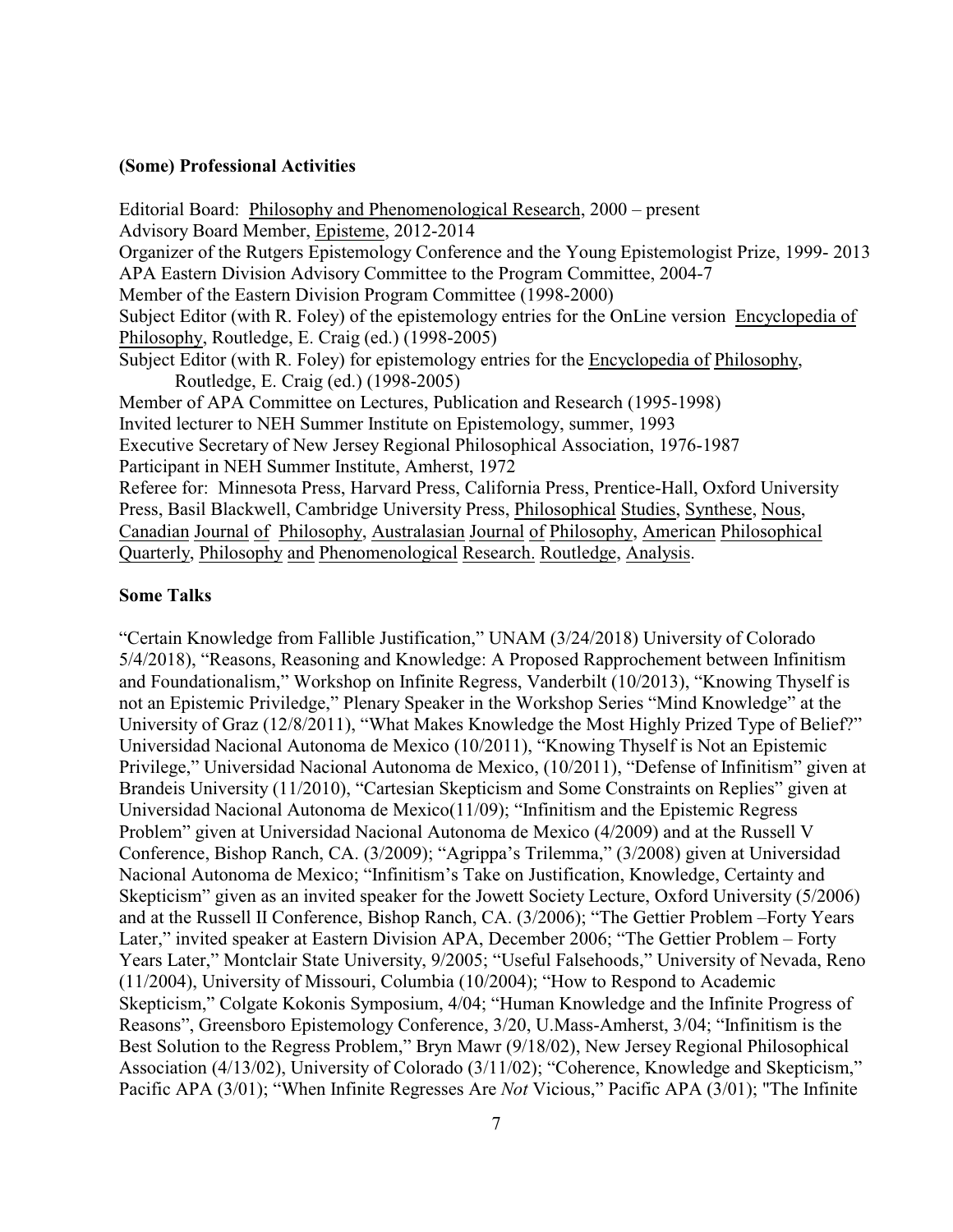Regress of Reasons and the Extent of Our Knowledge," keynote address for the Illinois Philosophical Association (11/00); "What Can We Know?" Acadia University (9/00); "The Failures of Dogmatism" Bled Conference(5/99), Mississippi Philosophical Association (3/99); invited paper at the World Congress of Philosophy (8/8/98) "Why Not Infinitism?"; invited paper at the SOPHIA Conference "Contextualism and the Real Nature of Academic Skepticism" (6/23/98); gave Brantl Lectures at Montclair State University (2/19/98); read "Human Knowledge and the Infinite Regress of Reasons" at Brown (2/7/97), San Francisco State (3/7/97), Colgate (4/11/97), University of Iowa (10/17/97); commented on paper by Ernest Sosa (Chapel Hill Colloquium, 10/4/97); commented on three papers at Pacific APA, March, 1988; invited Symposium paper at APA, April, 1984.

### **Courses Taught**

Undergraduate: various logic courses from "applied" reasoning to metatheory of first order and epistemic logic; the range of standard introductory topics courses, history of philosophy and philosophy of science; various epistemology courses; interdisciplinary honors courses

Graduate courses: various courses in epistemology

#### **University Service**

New Brunswick Faculty Council and Curriculum Committee, 2014-16 Rutgers Honors College Planning Committee, 2014 - 15 Executive Vice Dean of the School of Arts and Sciences, 2006-2009 Chair of FAS Honors Task Force, 2004-5 Co-Chair (with Richard Miller) of University Task Force on the Curriculum, 2004-5 Appointments and Promotions Committee, Faculty of Arts and Sciences, 2001-2005 Livingston College Executive Committee, 2000-2003 Search Committee for Dean of Arts and Sciences, 2000-2001 Acting Associate Dean, Faculty of Arts and Sciences, 1999-2000 Department Chairperson, Livingston College (1978-81); New Brunswick (1982-1987, 1993-96, 2005-2006) Vice Provost for Undergraduate Education & Associate Provost for Humanities/Fine Arts, 1987- 1992 Chairperson of SERC Building Program Committee, 1995-96 University Senate, 1976-1979, 1980-82 (and various Senate Committees including Executive Committee) Various Provost and University ad hoc committees New Brunswick Council of Fellows, 1984-87 Livingston College Planning and Policy Committee, 1981-1987 Admissions Committee for Business School (New Brunswick), 1984-1987 Graduate School Humanities Committee, 1985-86 Graduate School Executive Council, 1984-1987 Rutgers Research Council, 1986-88 The usual set of department committees